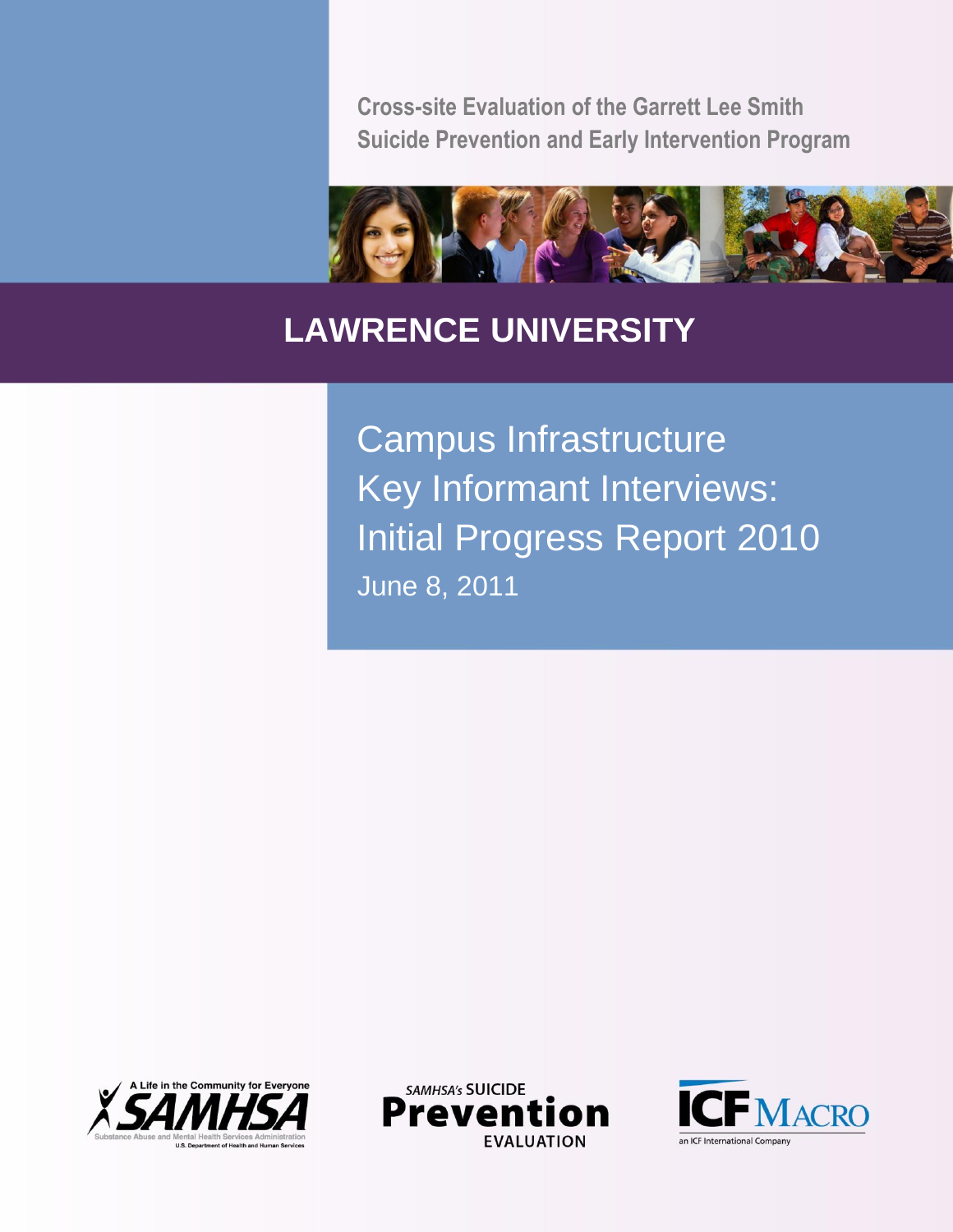# **TABLE OF CONTENTS**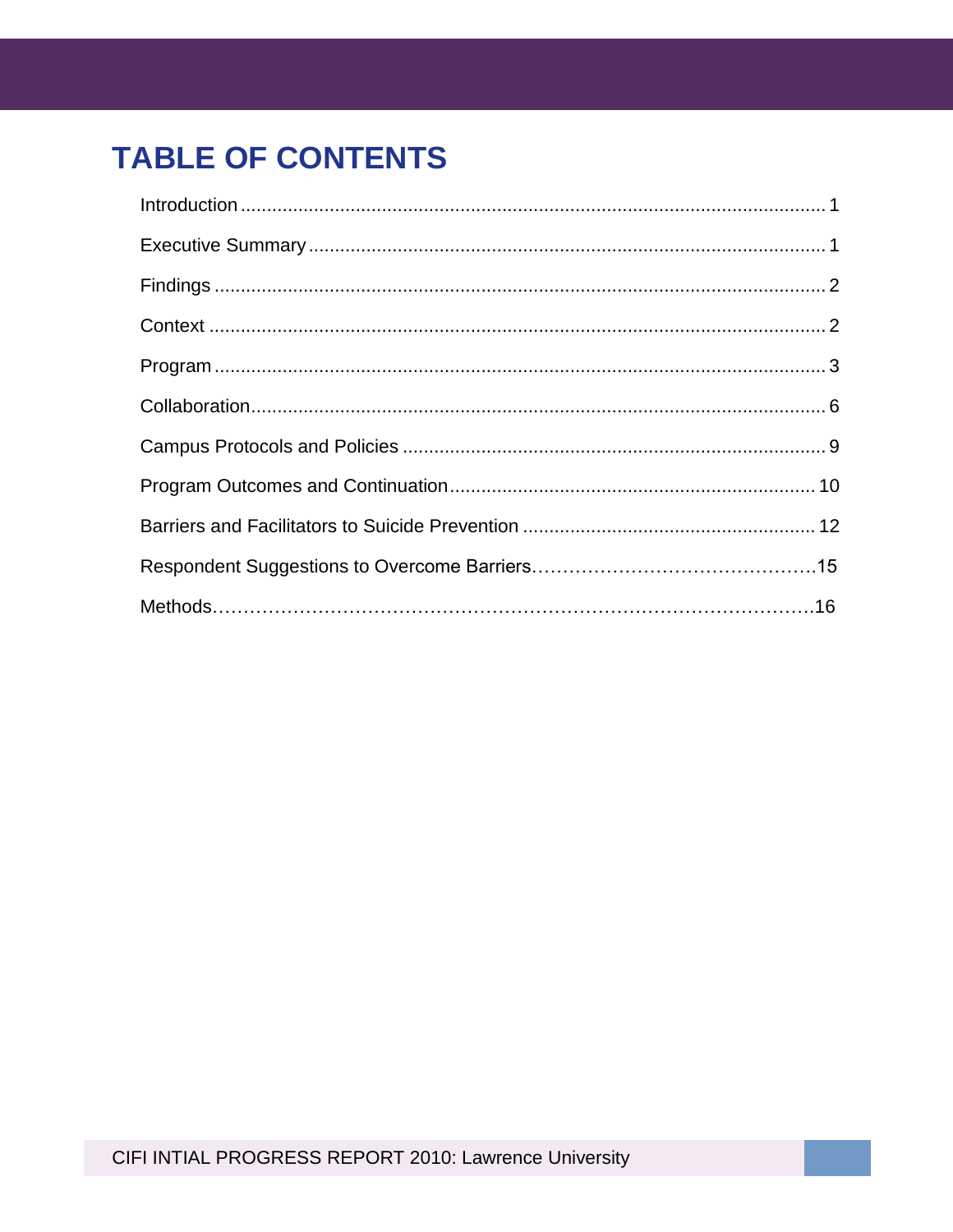# **INTRODUCTION**

racting in a numan services department, (5) racting in a non-numan services department, (4)<br>student group leader and (5) Counseling Center staff member. The CIFI includes 23 items and<br>takes approximately 45.60 minutes to c The Campus Infrastructure Key Informant Interviews (CIFIs) are a major component of the GLS Campus Suicide Prevention and Early Intervention cross-site evaluation. The CIFI is administered at the end of the first year of the grant (fall and winter 2010) and in the spring of 2012.This document summarizes our findings from first administration of the CIFI at Lawrence University. The CIFI assesses the campus infrastructure development as it relates to suicide prevention from the perspective of five key informants per grantee: (1) campus administrator; (2) faculty in a human services department; (3) faculty in a non-human services department; (4) takes approximately 45-60 minutes to complete. In the spring of 2012, the second CIFI administration will ask follow-up questions to understand project development and impact over time.

Respondents answer questions on campus context, outreach and education program components, collaboration, campus protocols and policies, outcomes and sustainability, as well as barriers and facilitators to program implementation and continuation. For a more detailed description of the question topics, please see the Methods section of this report.

The respondent names were provided by the on campus suicide prevention project staff, resulting in a non-probability sample. The respondents'<sup>1</sup> perspectives are reported as personal perceptions of prevention efforts on campus. They are not representative of opinions shared by the university community as a whole. In short, sample size and selection bias along with other methodological limitations limit generalizable conclusions.

# **EXECUTIVE SUMMARY**

l

Counseling Services at Lawrence University facilitates the suicide prevention effort on campus that incorporates training, collaboration, and outreach efforts concerning mental health. According to respondents, the main program components of the suicide prevention program are QPR trainings, the Lifeline Project, a variety of health and wellness workshops and seminars held throughout the school year, and student organizations for suicide prevention. Respondents identified the Director of Counseling Services and Project Director, Kathleen Fuchs, the Vice President of Student Affairs and Dean of Students, Nancy Truesdell, and several other administrators as key players in suicide prevention efforts on campus.Respondents specified program facilitators including collaboration with administration and academic departments, and a strong sense of community on campus. Respondents also noted several barriers to program implementation such as hesitance to discuss mental health, the rigorous trimester academic schedule, and limited suicide prevention program staff members. Nonetheless, respondents described reduced stigma, increased awareness of mental health and suicide prevention, increased participation from both faculty and students in prevention programs and trainings, and dispelled myths around suicide and its prevention.

<sup>1</sup> Respondent responses were reported according to the following schema: 1-2 respondents were reported as *"a couple of respondents;"* 3-4 respondents were reported as *"a few of the respondents" or "many or most respondents".* Universal responses were reported accordingly: *"no respondents,"* and *"all respondents."*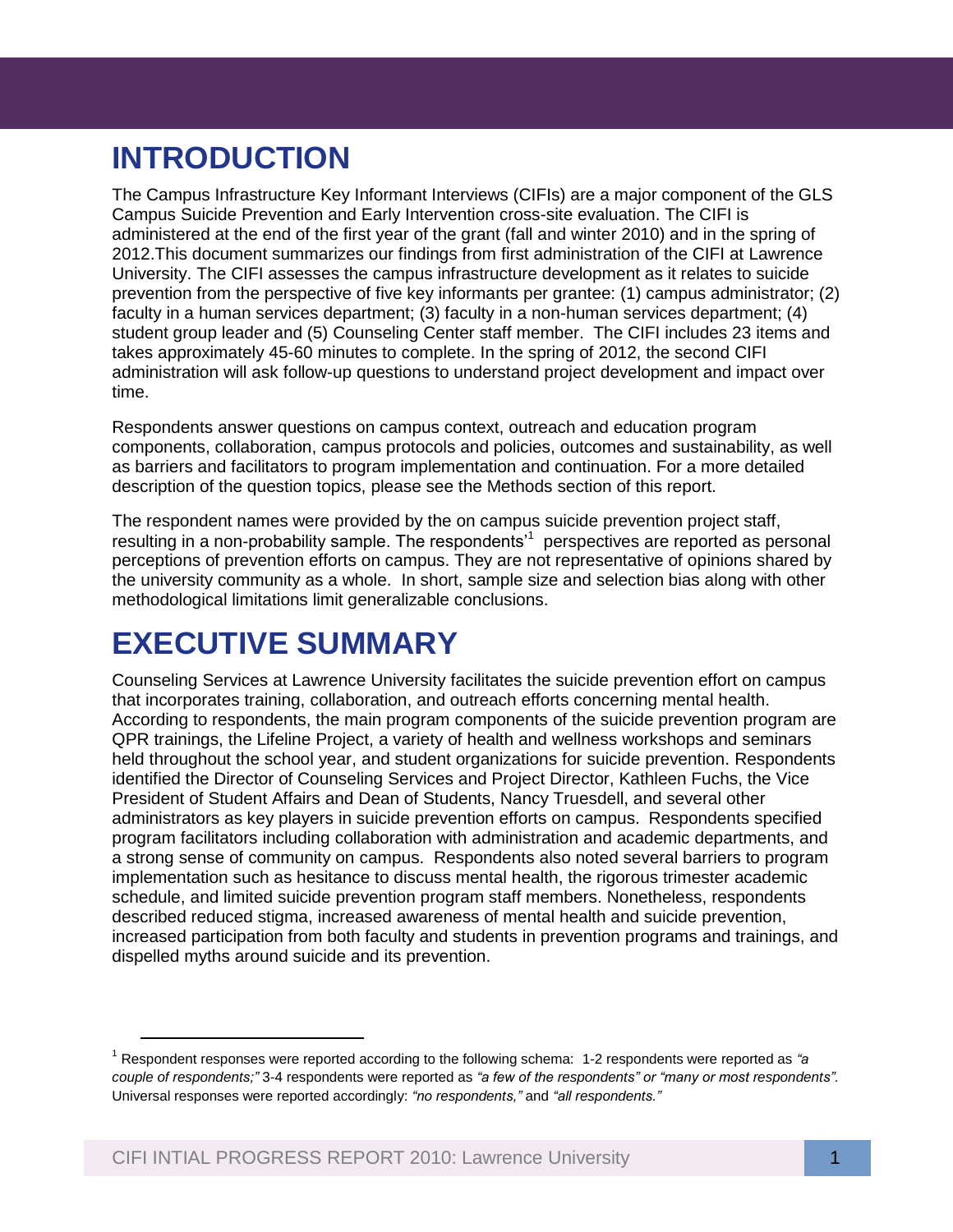## **FINDINGS**

### *Context*

staff, and students as the primary focuses of the grant. Furthermore, respondents noted<br>additional outreach and awareness activities including wellness events, suicide preventio All of the respondents reported awareness of the Garrett Lee Smith suicide prevention grant on campus. One respondent explained that the grant was renamed and marketed as the *"Lifeline Project."* Respondents reported that the name, Lifeline Project, is printed on posters and other outreach materials throughout campus. When asked about their understanding of the grant, respondents described increasing community-wide awareness and QPR trainings for faculty, additional outreach and awareness activities including wellness events, suicide prevention presentations, an advisory group who meets to discuss the grant and its goals, and tools such as emails, posters, videos, and Lifeline logo, all designed to enhance knowledge of suicide

prevention. According to respondents, Counseling Services coordinates project activities and serves as a campus resource for students in need. One respondent described the goals of the suicide prevention program on campus,

*"The primary goal [of the Lifeline Project] is to make as many people on our campus community as possible aware of the danger signs of someone who may be suicidal and also to give them the tools and resources as well as help them figure out what to do and where to go."*

**Most of the respondents agreed that the project can change the way that mental health is perceived on campus through increased awareness and knowledge of suicide and its prevention.**

When asked why suicide prevention has been made

a priority on the Lawrence campus, respondents highlighted the importance of awareness of suicide prevention, education about student risk factors, student group interest and involvement, and a broader concern on campus about student mental health and wellbeing.

According to respondents, the Counseling Services staff leads QPR trainings for faculty, staff, and students; facilitates wellness programs such as alcohol education, mental health, and sexual harassment and assault awareness; and offers counseling sessions for faculty, staff, students, and parents. One respondent described the efforts of the Lawrence campus to educate the school community on the importance of mental health and reduce stigma around suicide,

*"So I think the primary goal [of Counseling Services] is really to make sure people understand the commonness of what our students are experiencing, in terms of mental health, but certainly also to have other people well versed in understanding how prevalent it is in our community. It is important that people know how to respond, especially when somebody might be in more of a precarious situation regarding more serious mental health issues, such as depression or anxiety or certainly suicide or something to that effect. [Another goal] is to reduce stigma and to have enough resources out there in the sense that it normalizes the difficult times we all go through, in terms of depression or anxiety or any other mental health related issues."*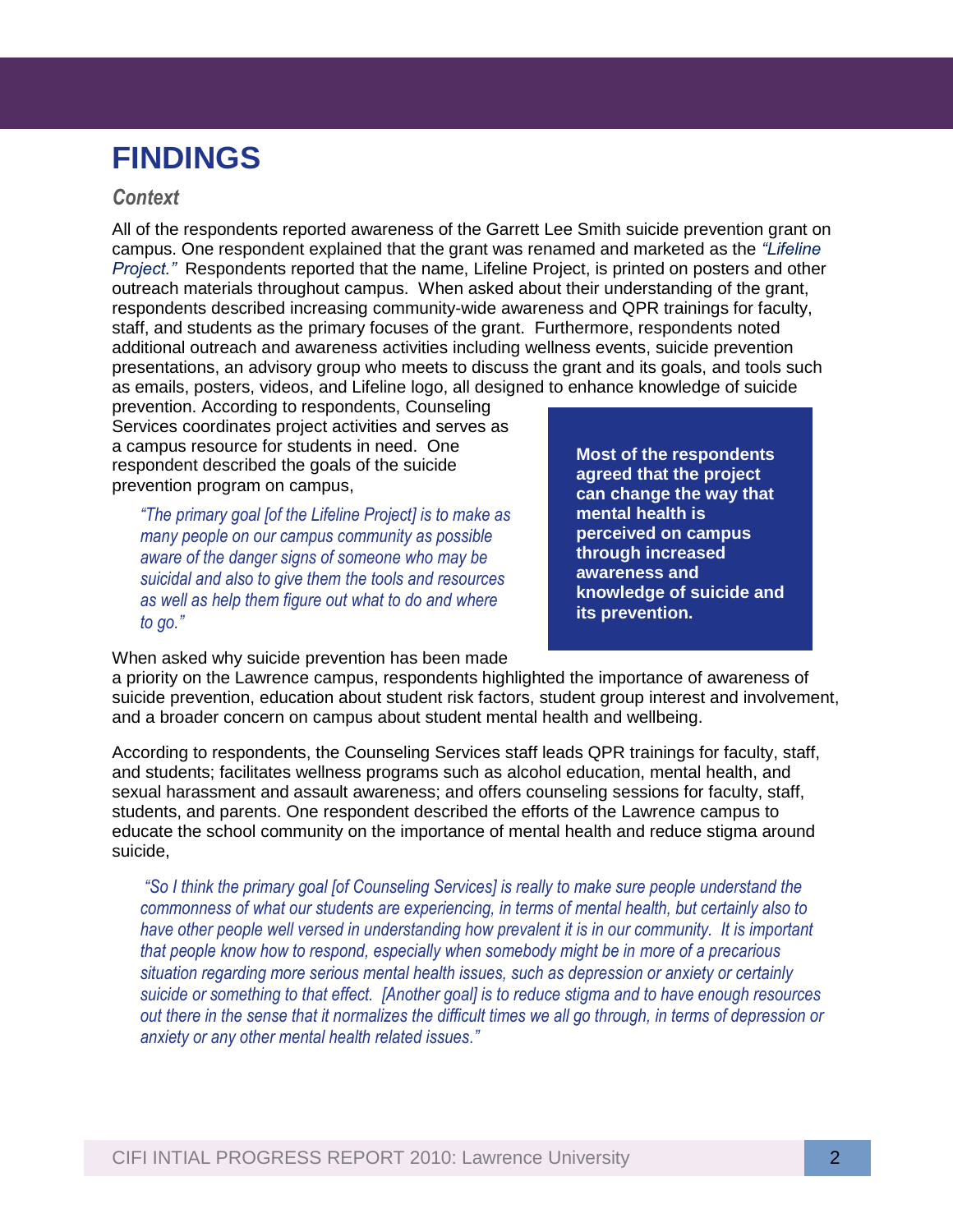When asked about the campus, respondents described the campus as a suburban, private, small residential campus, which is known for its music conservatory and strong liberal arts program.

### *Program*

Services is actively involved with suicide prevention<br>efforts on campus. According to respondents, the All of the respondents noted that Counseling efforts on campus. According to respondents, the approach to suicide prevention on campus emphasizes QPR trainings to instruct students and faculty on how to identify students at risk for suicide. Additionally, there are several outreach and awareness events, presentations, and workshops, many of which incorporate collaboration with academic and nonacademic partners on campus. One respondent described Counseling Services' open approach to mental health and suicide prevention,

#### **PROGRAM COMPONENTS**

- **QPR training**
- **Outreach activities**
- **Lifeline outreach materials**
- **Wellness events**

*"I think it's something the [Counseling Services] talks about very openly on our campus, and I would say we do enough programming and reaching out to people, certainly in the residence halls, but also faculty and staff, to kind of normalize the issues that our students face regarding mental health issues. I know they have done a lot in the past few years with getting information to the campus community that came from the national college health assessment about the nature of mental health issues on our campus. I would say for the most part, even more than physically related health issues; they've addressed mental health issues on this campus."*

► First, all of the respondents described QPR trainings held on campus to educate faculty and staff on suicide prevention. Respondents reported, *"We trained about 30 people from campus to then go back to their areas to do the QPR training for people in their areas."* One respondent described that several departments sent representatives to QPR trainings who then later trained the remaining members of the department. Additionally, non-academic departments such as the Athletic department received QPR training as well. One respondent summarized the necessity behind training faculty and staff, *"Each student has a faculty advisor, so faculty members have been given procedures and have been told what resources are available if a student comes to them. They serve as the frontline and because it's a small campus and because there are small classes, faculty and staff tend to know students very well. Students tend to feel comfortable coming to faculty with problems."* Respondents mentioned annual trainings for all incoming and existing Resident Advisors and Resident Hall Directors.

In addition to the trainings that are held on campus, a couple of the respondents reported QPR trainings with off campus partners, such as healthcare providers, police officers, and counselors. A few of the respondents reported that although the trainings focus on the three steps—Question, Persuade, Refer—the second main objective is to encourage those who have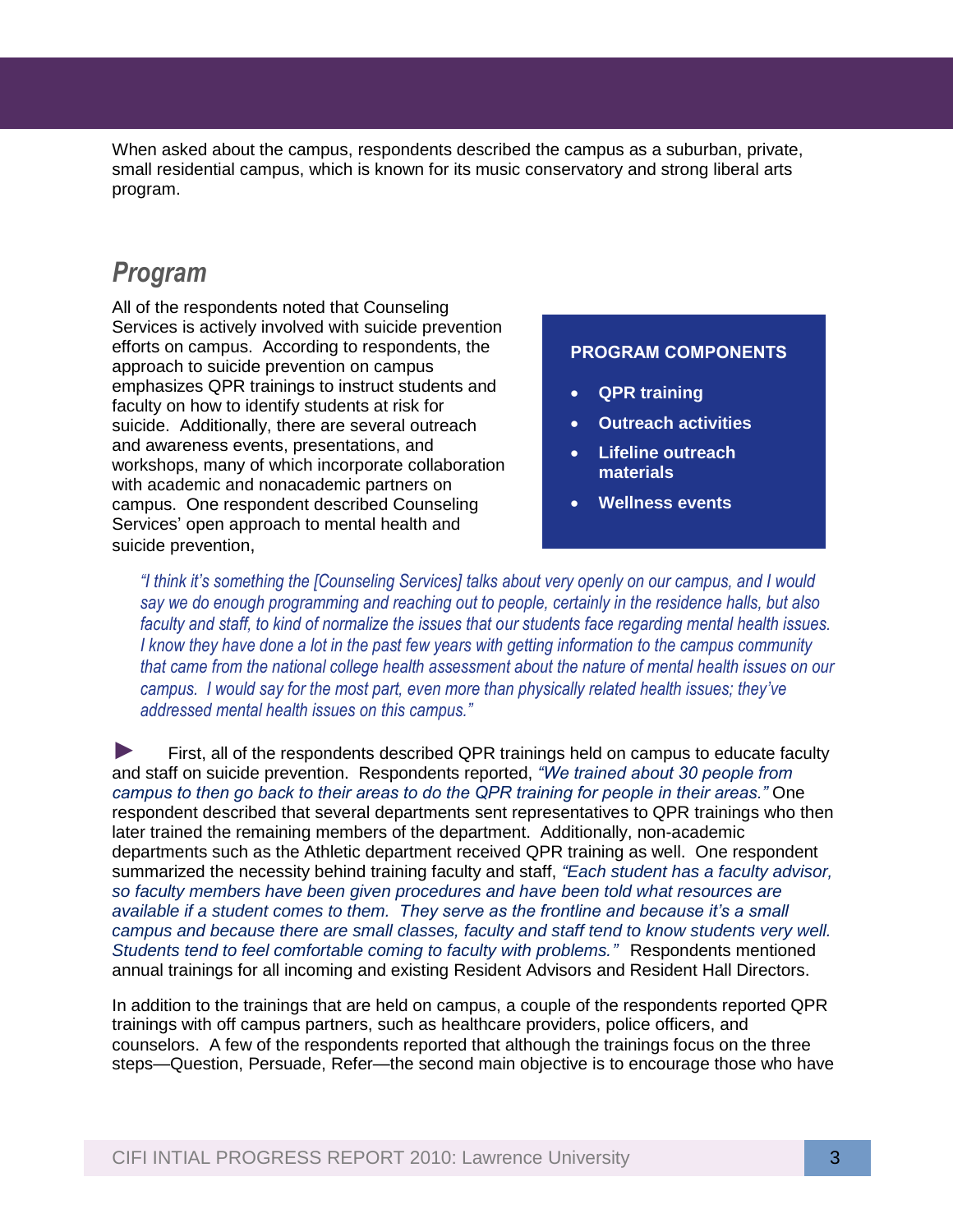been trained to train others. One respondent summarized student led trainings for both campus community members and off-campus partners,

*"Student leaders have done trainings for RLAs and RHDs. Student committies have also led many trainings for members of the community that connect to mental health in some way including healthcare providers, counselors, police officers, NAMI, and the sexual assault crisis center. They've done trainings for many community members as well. In the next two years, the idea is to do more programming on our campus directed towards students to get more discussion and awareness about mental health, in general, on our campus."*

**APPENIX III** CHERRIC STREAM CONTROLLER THE MATHEMAN CONTROLLER<br> **One respondent went into detail about the material** covered during the trainings. The respondent explained that the trainings opened with a discussion about the importance of mental health and the prevalence of suicide on college campuses. Following this, the facilitators of the training walked through the three steps and role-played various traumatic situations and how to safely assist a student in distress. The trainings closed with a conversation about the importance of positive interactions with the student in distress. The respondent highlighted,

**Going forward for the next two years, all the respondents stated that it is "***very likely***" that the program will achieve its goals<sup>2</sup> .**

*"[The QPR trainings] teach you that while you have to help and take care of others, you have to help and take care of yourself, too. So yeah, but I would say that the training, overall, really just goes through step by step how to question somebody. They taught us good, leading questions of how to get somebody to start talking. They told us to not be afraid to bluntly ask somebody specifically: Are you thinking of hurting yourself?; Are you thinking of committing suicide? They taught us that that's a good thing to do and they taught us how to persuade somebody to stay with us and not hurt themselves until*  we get them help and then how to refer them to somebody that is, actually, a healthcare professional *who can do more to get them in a safe environment."* 

► Second, all of the respondents described various outreach activities on campus throughout the school year to increase knowledge and awareness around mental health and suicide. A couple of the respondents described events to educate the campus community on various topics related to student mental health. One respondent noted a presentation by a guest speaker on transgender individuals who described the psychological effects of constantly feeling different from one's peers. One respondent explained, *"…we're talking about suicide, but we're talking about some of the factors that lead to suicide, one of them being that isolation or that lack of understanding about the diversity of people and how people are responding differently to situations. So I hope people start to see it's not just a suicide issue as much as a broader mental health issue and the importance for us to stay connected and to help each other out..."*

 $2$  Respondents answered the following question, "Going forward for the next two years, do you think that the program will be able to accomplish its goals?" (very likely, likely, unlikely, very unlikely)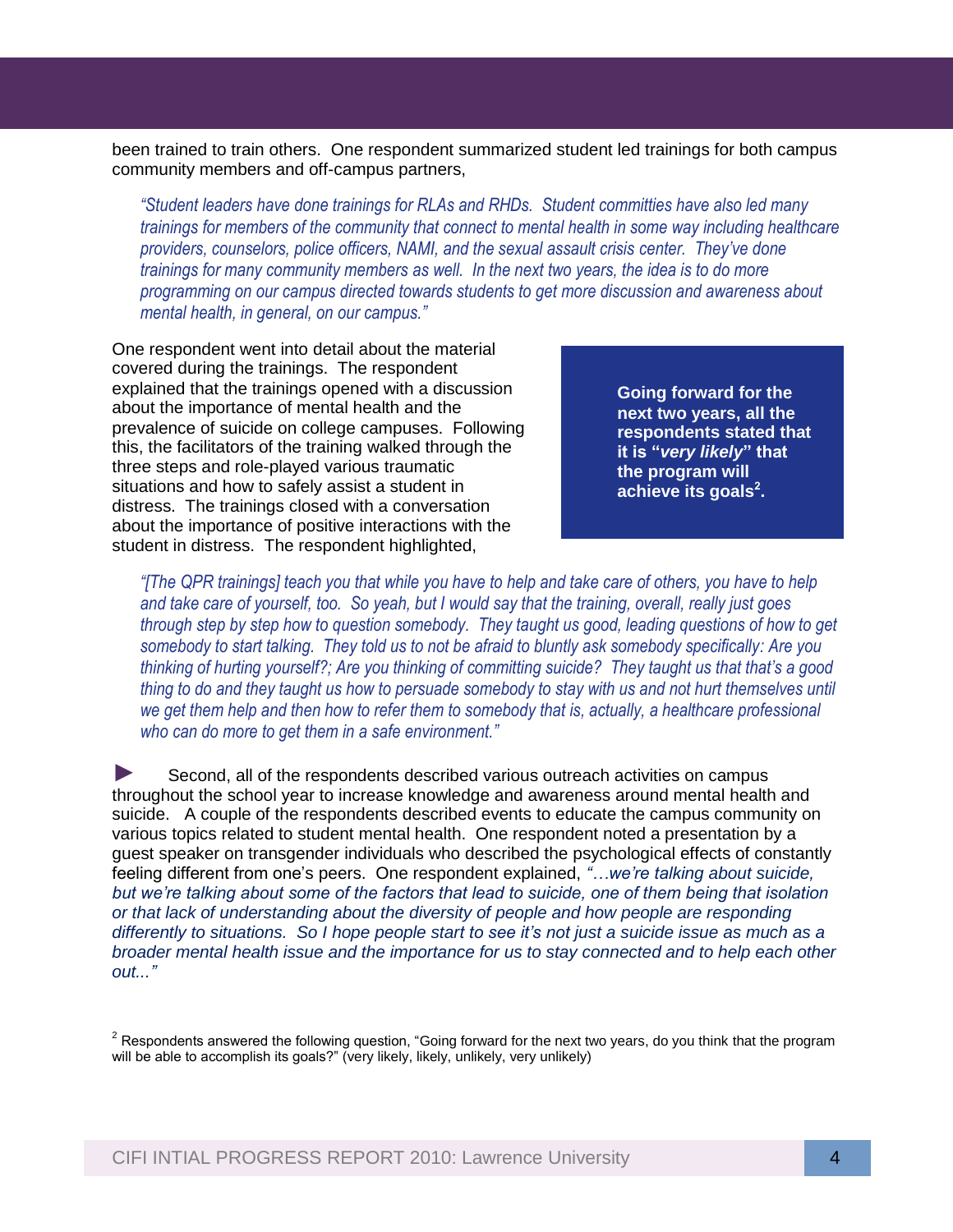Additionally, one respondent described the collaboration between the suicide prevention program and the theatre department on the Mask Project that encourages student selfexpression, *"…it's a different way for students to be expressive with their feelings and the masks that we all hide behind throughout our lives and kind of talk about what's behind that mask..."* 

*that [physical health and mental health] are all connected and that they matter equally and feed*<br>off each other, as well." A couple of the respondents described Lawrence's new *"holistic approach"* to student health seen through the relocation of the Counseling Services and the Student Health facilities into the same building. One respondent cited, "*I think they're stating or at least showing that they think off each other, as well."*

► Third, according to a couple of the respondents, when Lawrence University was first awarded the grant, members of the campus community titled the grant and the suicide prevention program, the Lifeline Project. The title is branded on several materials and posters throughout campus. The respondents described that several student led organizations and Counseling Services staff educate the community about upcoming suicide prevention events through Lifeline information booths and posters in residence halls. All of the respondents described several materials used to increase awareness around campus including webinars, posters, brochures, and emails. Several of the respondents described Lifeline paraphernalia such as water bottles, pens, magnets, and stress balls. A couple of the respondents described the use of posters to highlight the current suicide prevention agenda as well as future goals, *"…there have been posters showing that we now have this grant and that now and far into the*  future we're going to try to do things on our campus that really focus on mental health and *suicide issues…"* Additionally, one respondent cited that faculty members are encouraged to include a statement in their class syllabus about student mental health risks and needs, and the location of Counseling Services.

► Last, respondents described a school-wide effort to promote mental health through various wellness programs spearheaded by the Wellness Committee, a student-led organization. One respondent summarized that the Wellness Committee has sponsored wellness fairs as well as hosted several mental health facilities that set up information booths around campus to educate the student body on the importance of staying mentally healthy. During mental health awareness week, the Wellness Committee arranged depression screenings and organizes mental health panels where students, faculty, and staff can ask questions to a panel of mental health experts. One respondent recounted the significance of wellness programs on campus and why they are a vital to achieving the objectives laid out by the Lifeline Project,

*"I think, it's essential to continue to sponsor events that are related to mental health, and certainly to suicide prevention, as well as host events that might not necessarily be as directly related to it, such as events that get people more connected on campus. This could be Saturday night programming, which would be a healthier, more connected way for our students to get together. By hosting certain events that get more students involved in kind of telling their story and being able to reach out and feel more connected and address some of the mental health issues a little bit easier on campus will help reduce stigma, which is one of the parts of this grant."*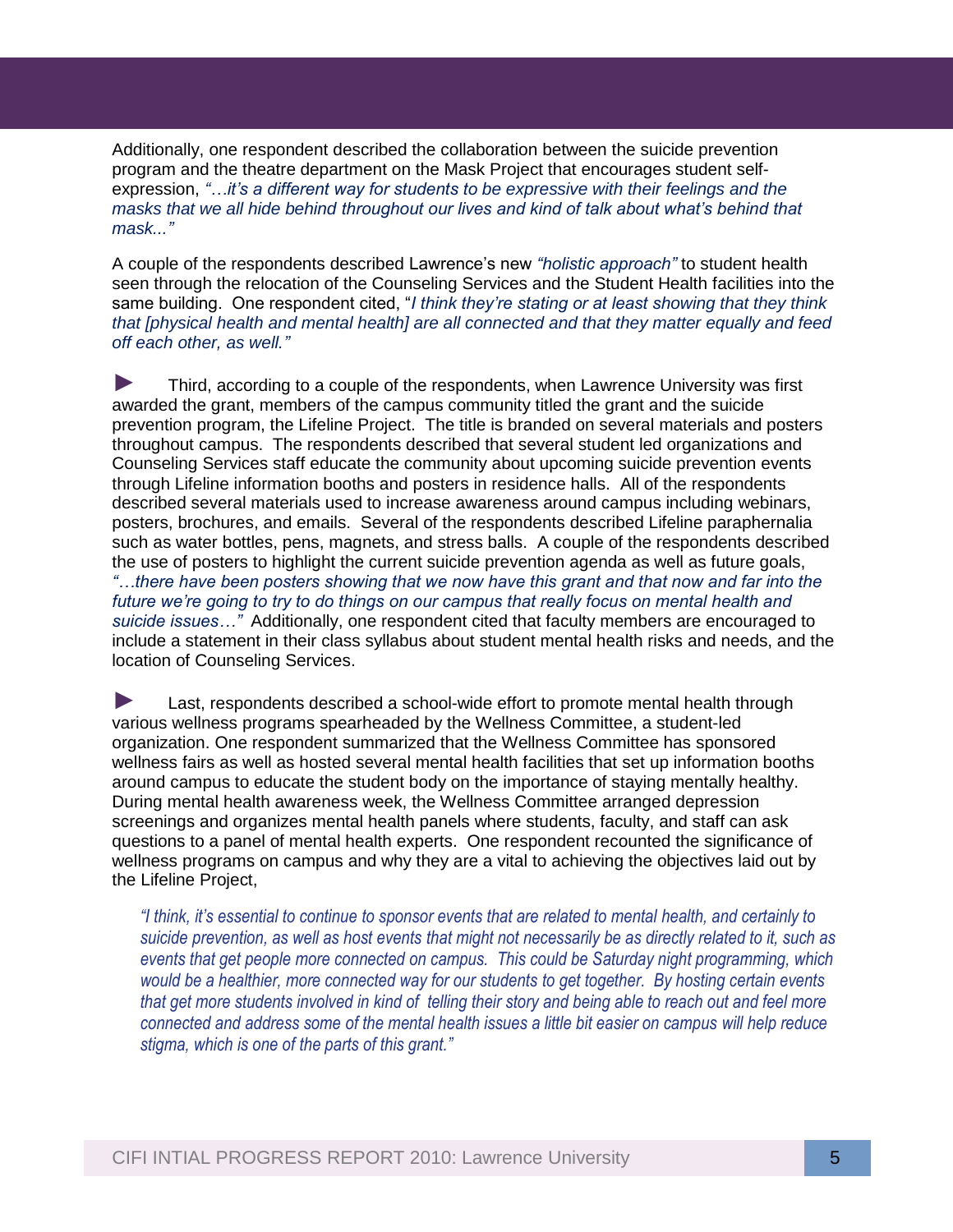### *Collaboration*

According to respondents, Counseling Services collaborates with academic and non-academic departments, student groups, and community partners. Respondents also specified a committee of staff who guide the Lifeline Project.

*A*<br>bendert<br>and the condext ► First, according to several of the respondents, Kathleen Fuchs is the key player in suicide prevention efforts on campus. One respondent summarized her role in grant activities,

**All respondents stated that they** *"agreed"* **that the grant has the administrative support that it needs to accomplish its goals<sup>3</sup> .** 

*"…Kathy Fuchs has been sort of the - if not the leader of [the grant], than certainly one of the leaders. She's the person I associate with making the announcement that the grant was being applied for and then she was pretty central to the announcement that it was awarded, and so she's the one that I have identified as one of the main people involved with the grant..."*

A second respondent noted Kathleen's commitment to the Lifeline Project, *"I would say Kathleen Fuchs, who is the Director, has the most primary position, and she is pretty much overseeing the grant entirely and overseeing everything that is being done through the grant and through the QPR trainings and any other programs that we have done so far."* 

► Most respondents named several campus partners who work together in the Core Team including: the Director of Counseling Services and Project Director, Kathleen Fuchs; the Vice President of Student Affairs and Dean of Students, Nancy Truesdell; the Coordinator of International Student Services, Timothy Schmidt; the Project Evaluator, William Skinner; the Program Evaluation Assistant, Kristin Mckinley; the Director of the Center for Teaching and Learning, Julie Haurykiewicz; and the Assistant Director of Admissions, Chuck Erickson. The Core Team will be discussed in detail in the Campus Policies and Procedures section of this report.

► Second, a couple of the respondents identified campus collaboration between Counseling Services and various academic departments, including the Psychology and Education departments. While a couple of the respondents noted the involvement of both academic departments, they could not specific their role in the suicide prevention program.

Additionally, as previously noted, all faculty and staff are encouraged to include information about Counseling Services in their syllabi. The objective is to promote mental wellness as well as engage faculty in providing information to students about who to call and where to go if necessary.

 $3$ Respondents answered the following question, "Do you agree that the grant has the administrative support that it needs to accomplish its goals on campus?" (strongly agree, agree, disagree, strongly disagree)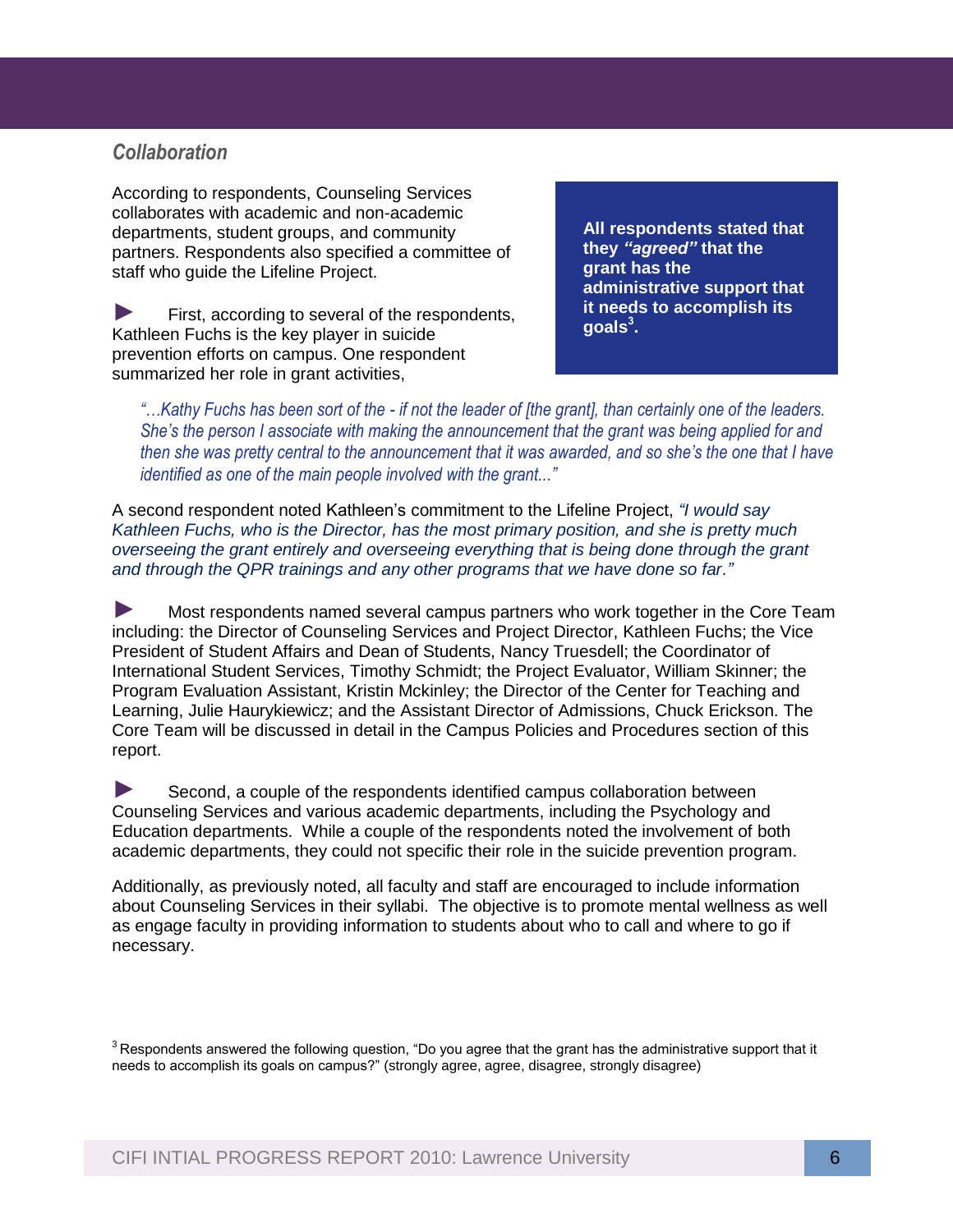► Third, several respondents described campus collaboration between Counseling Services and non-academic departments. One respondent summarized the various nonacademic departments engaged in suicide prevention efforts,

work closely with everything we do and there are some really good people over there who care very<br>deeply about the college, some being alums, and the dean of students' office, without a doubt, all the "...we're reaching out to the theater department because [suicide prevention] is an interest of theirs, but *also they have some interesting ideas of how we can approach this from a different perspective, as well. I would say student academic services, for example, certainly, in terms of student affairs, campus life, academic or the international student office, the multi-cultural office, and admissions because they work closely with everything we do and there are some really good people over there who care very folks in that office are, again, kind of that center hub on some of this stuff because most things go through there in one way, shape, or form."*

► Fourth, a majority of the respondents described the involvement of several student organizations including the Wellness Committee, the Lawrence University Common Council, and Gay, Lesbian, Or Whatever (GLOW). A couple of the respondents described the efforts put forth by the student-led Wellness Committee to support Counseling Services in suicide prevention work, *"certainly, the Wellness Committee, which is partially based out of Counseling Services, has helped out in a number of ways."* 

Additionally, several of the respondents described collaboration between the Lifeline Project team and Housing Services to ensure that all Resident Advisors are educated on how to help a fellow student in crisis and where to direct a student in need of counseling, *"…they have a number of [Resident Advisors] for each residence hall, and I think there might even be one on each floor or some sort of thing and I know that they've done some activities about what happens, what to look for, what are the signs that somebody might be leaning towards suicide or thinking about suicide and how can they, as upper classmen, how can they help those students at risk…"*

► Last, according to a couple of the respondents, Counseling Services has worked with several off campus partners in suicide prevention. In addition to off campus educators and counselors, a couple of the respondents describe collaboration among health care providers, physicians, police officers, and representatives from various religious affiliations. One respondent recounted,

*"It has been other teachers and counselors that work in other school systems, other universities or colleges in the area, also teachers and principals from middle schools, elementary schools, high schools in the area. There have also been trainings that included mental health providers, doctors, police officers, clergymen, and priests. We really have had quite a wide variety of community members that have gone through the trainings including leaders in nonprofit organizations."*

Table 1 on the following page describes respondent perceptions of departmental involvement in suicide prevention.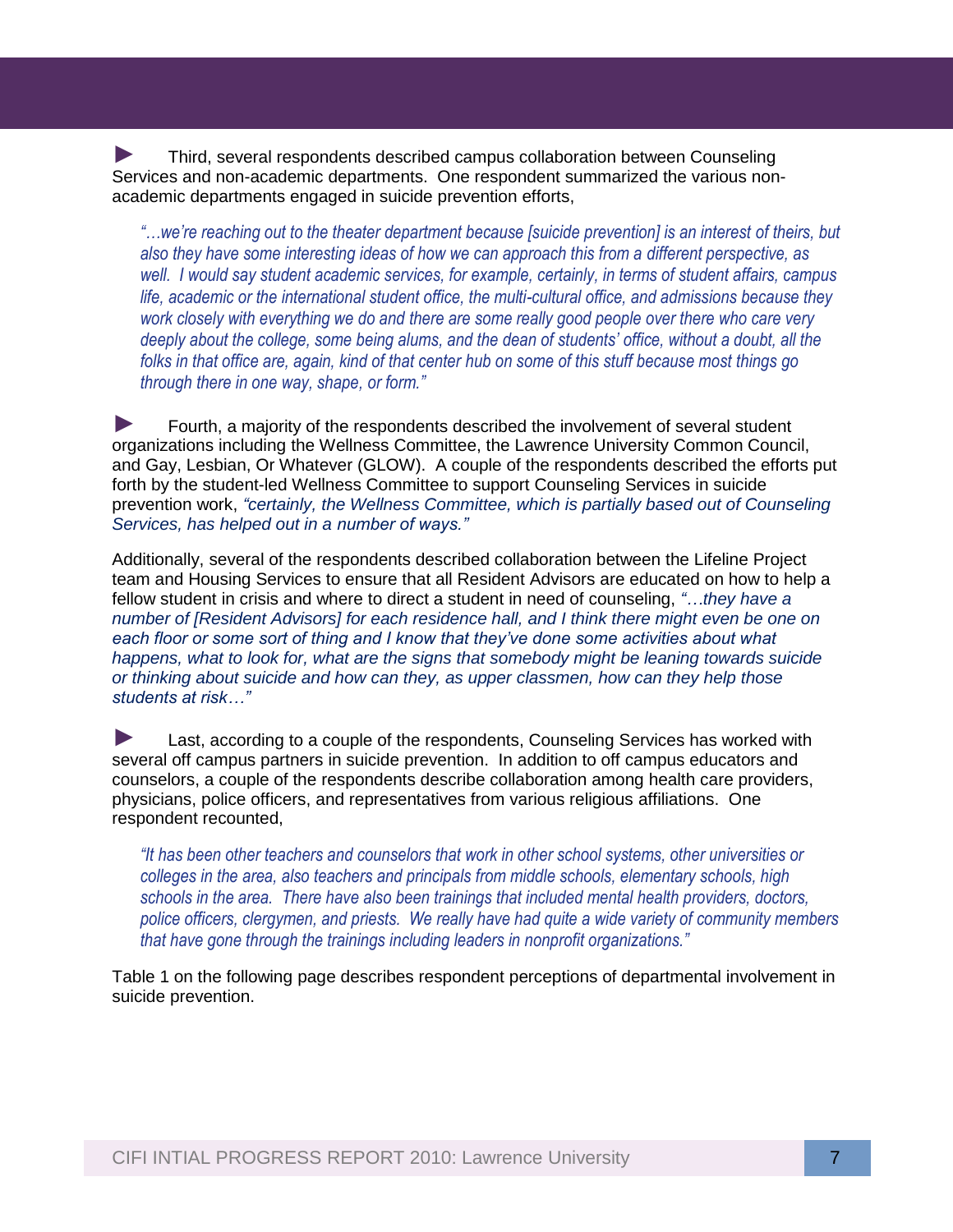#### **TABLE 1: PERCEPTIONS OF DEPARTMENTAL INVOLVEMENT IN SUICIDE PREVENTION**

| <b>CAMPUS DEPARTMENT</b>           | <b>TYPE OF INVOLVEMENT</b>                                                                                                                                                                                                                                                                                                                                                                                                                  |
|------------------------------------|---------------------------------------------------------------------------------------------------------------------------------------------------------------------------------------------------------------------------------------------------------------------------------------------------------------------------------------------------------------------------------------------------------------------------------------------|
| <b>Counseling Services</b>         | Lead trainings and workshops to increase knowledge and awareness of<br>$\bullet$<br>suicide prevention<br>Provide counseling services to students at risk<br>$\bullet$<br>Collaborate with the Core Team on program design and strategy<br>$\bullet$<br>Administer and implement grant activities<br>$\bullet$<br>Collaborate with off campus community partners to provide QPR<br>trainings and disseminate suicide prevention information |
| <b>Academic Departments</b>        | Participate in QPR trainings<br>٠<br>Refer students to services<br>Promote Counseling Services in their class syllabi<br>$\bullet$                                                                                                                                                                                                                                                                                                          |
| Non-Academic<br><b>Departments</b> | Participate in QPR trainings<br>$\bullet$<br>Refer students to services<br>Participate in the Core Team<br>Support the Mask Project (i.e. Theatre department)                                                                                                                                                                                                                                                                               |
| <b>Student Organizations</b>       | Complete annual Resident Life Trainings (i.e. Resident Advisors and<br>$\bullet$<br><b>Resident Hall Directors)</b><br>Participate in the Wellness Committee<br>$\bullet$<br>Facilitate suicide prevention outreach efforts to students (i.e., Lawrence<br>$\bullet$<br>University Common Council and GLOW)                                                                                                                                 |
| <b>Community Partners</b>          | <b>Collaborate with Counseling Services</b><br>Participate in QPR trainings                                                                                                                                                                                                                                                                                                                                                                 |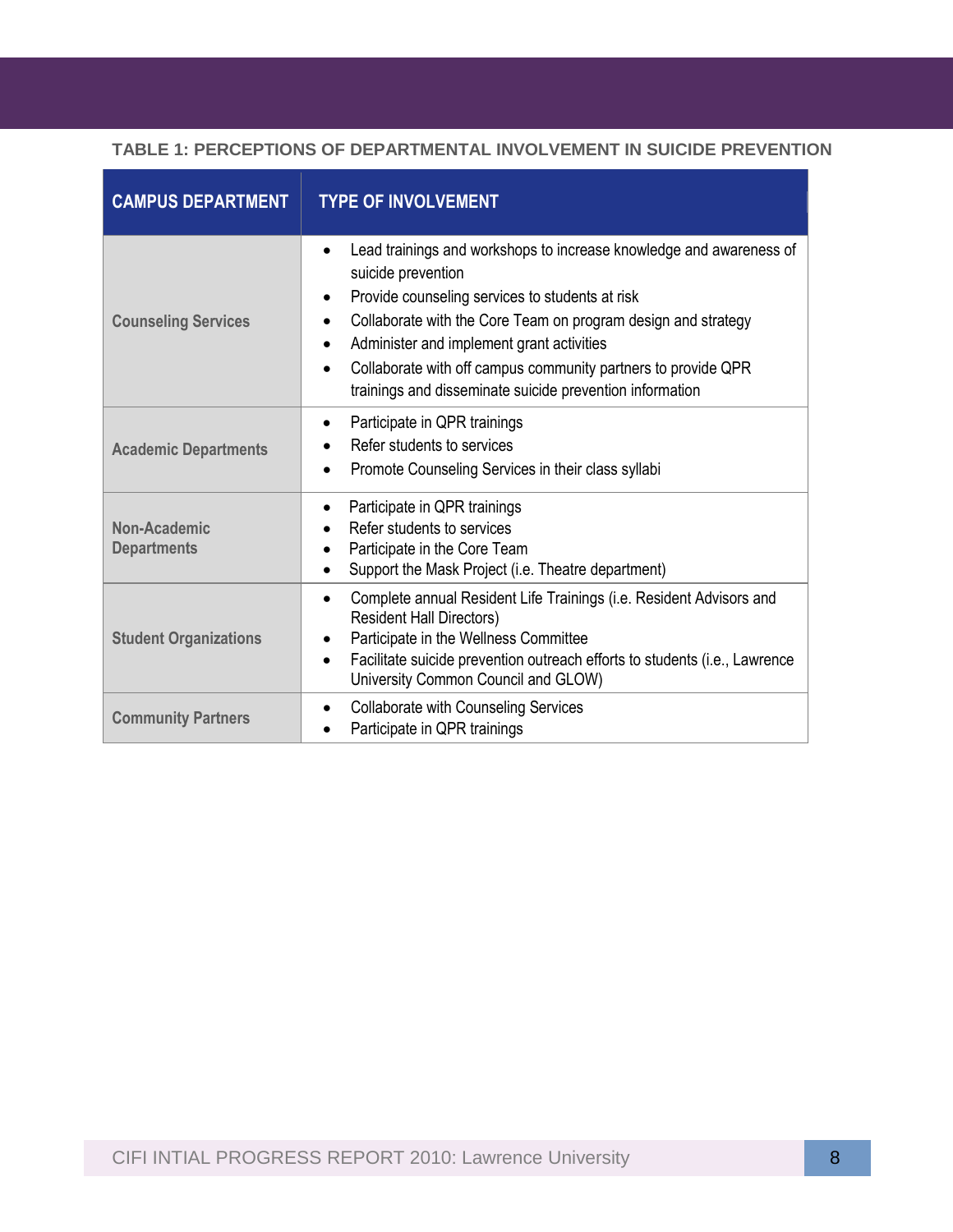### *Campus Protocols and Policies*

Respondents answered questions on their knowledge of campus policies or protocols for referring a student in crisis or a campus-wide suicide prevention plan in place prior to the grant. Several respondents were unaware of a campus-wide suicide prevention plan, but a couple of respondents described suicide prevention education for incoming freshman as well as an evolving referral protocol, *"So it was a process, but we certainly had a typical protocol on how to deal with those types of situations, who to get involved, that type of thing."*

►<br>Respondents provided feedback on protocols or policies around suicide prevention that are in development or that the current grant program plans to develop. Most respondents did not report knowledge of formal protocols or procedures in development, but a couple of the respondents commented on the goal of educating the entire campus community on how to appropriately and safely handle a student in distress, *"…I think the largest protocol or policy that is currently happening is trying to get as many people on our campus—students, faculty and staff—to be aware and to know how to respond in either an emergency situation, or just in any situation, in which a friend or a student has come to you saying that they're thinking about [committing suicide]. I think that there is a lot more push for that…"*

► As previously noted, several respondents described the Core Team that collaborates with Counseling Services to discuss the grant and its goals. One respondent summarized the primary objectives of the Core Team,

*"I would say they're there to understand the mission of the grant and to provide insight on how best to use the money and the best programs that will meet the goals of the grant. The kind of main tenet of our goal is reducing stigma and reaching sometimes marginalized students. That kind of dictates a little bit about who gets to be - who's on the grant, the Core Team, and what they have to say about how we can best reach out in their areas and program in their areas to have students feel more a part of campus and feel less marginalized and less suicidal."*

► All respondents then answered questions concerning how they would deal with a student in distress or crisis. A couple of the respondents reported that faculty advisors are an excellent resource for students and described that students often seek their help for personal issues. Allmost all of the respondents reported that they would alert Counseling Services. Several of the respondents illustrated the specific steps they would take according to their QPR training,

*"Well, I would pretty much go through what is taught through the QPR trainings because I really do think it's the best way to approach things. I would try to get as much information from them as possible, in terms of are they just thinking about it, do they have a plan, have they decided when they're going to do it, are they really at risk and try to assess all that immediately. Then try to persuade them to talk with a mental health provider or get help from somebody in a position that would be able to help them in assessing a little bit better than I could. I'm the type of person that I would probably try to get the person to allow me to go with them to get help so that I know that they're, actually, doing it so that they can have somebody that they feel comfortable with during the process. After that, I would keep checking in with the person."*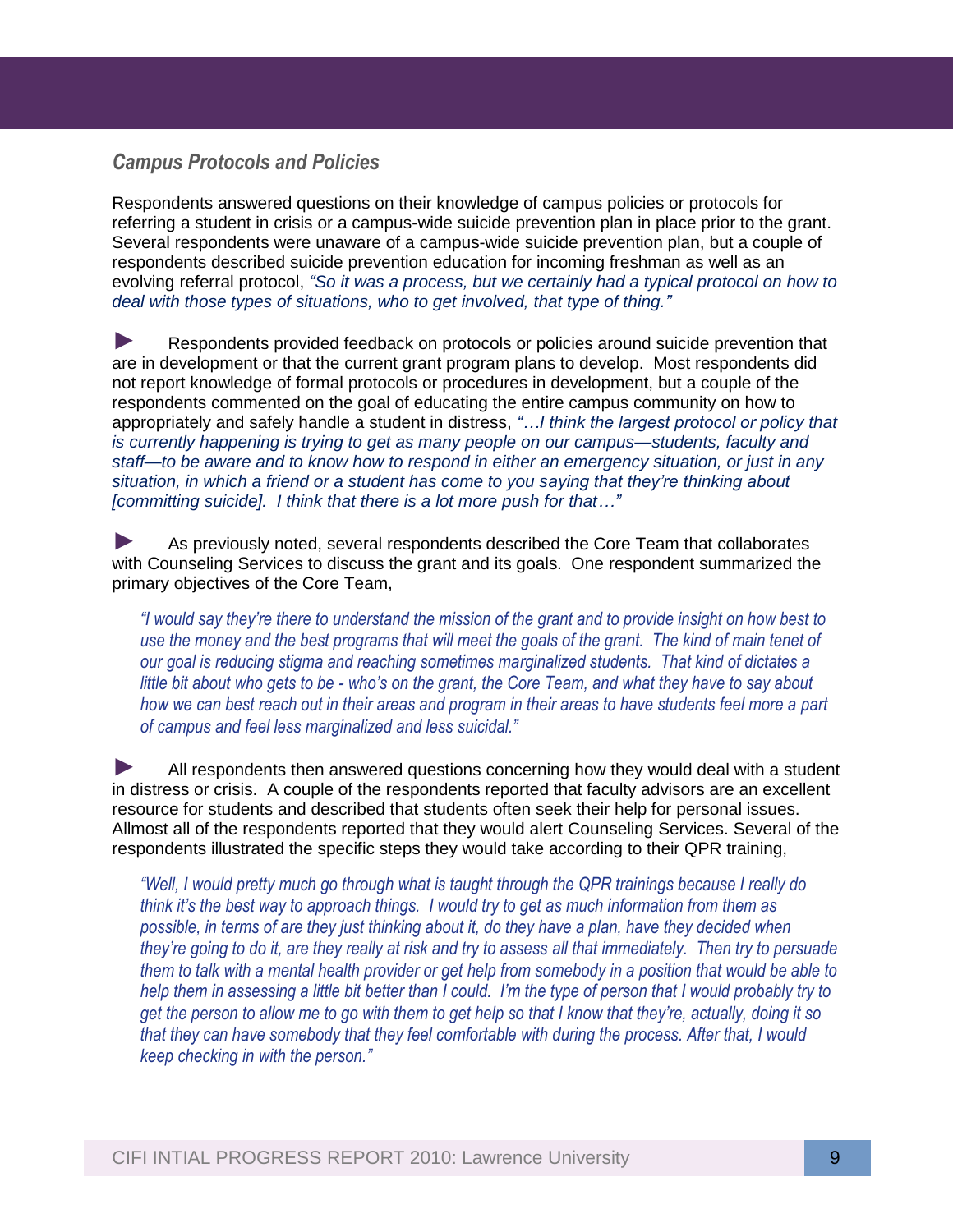### *Program Outcomes and Continuation*

and mental nealth, increased participation in trainings and pro<br>misconceptions around suicide through increased education. Because of the grant, respondents described a more inclusive and effective approach to suicide prevention built around QPR trainings, Counseling Services, and increased mental health information across campus. According to respondents, the primary outcomes of the grant include increased awareness about suicide and its prevention, reduced stigma around suicide and mental health, increased participation in trainings and prevention efforts, and reduced

► First, almost all of the respondents described increased awareness of suicide on campus. Several respondents described various programs and events held throughout the school year which have educated the campus community to identify the potential risk factors of suicide. Respondents described an overall increased level of importance placed on mental health and specifically suicide prevention since

the start of the grant period,

*"I think just getting a dialogue out there about suicide right now and about mental health issues [has made the greatest impact]. I think so far because the grant, there's a natural progression to talk about suicide and to say, hey, this is a key issue on our campus and we have data to show that it is a huge issue here. So I think making sure that people understand the seriousness of this and how our students at times really do struggle with mental health issues. So I think that's, so far, been the greatest success."* 

In addition, another respondent mentioned increased dissemination of information through the Lifeline Project materials has led to heightened confidence among the Lawrence

#### **PROGRAM OUTCOMES**

- **Increased awareness and value of student mental health**
- **Reduced stigmatization of suicide and mental illness**
- **Increased engagement in suicide prevention**
- **Dispelled myths about suicide and its prevention**

community in how to support an individual in distress. A couple of the respondents explained that continued education and increased awareness are crucial components to reducing suicides on campus, *"I think a success we've had is to be able to brand [the grant] so that people can see, the Lifeline project, it takes all these different ideas of what we're talking about and kind of brings it down into one idea, which is the Lifeline project. I think that's something we've done really well by giving a number of giveaways and being in a number of tabling opportunities around campus."*

Second, a majority of the respondents described an increased acceptance of mental illness advocacy and programming on campus, and an acknowledgment of the need for suicide prevention. The respondents explained that the increased acceptance and acknowledgment of mental health has lead to decreased stigma. In particular, one respondent mentioned that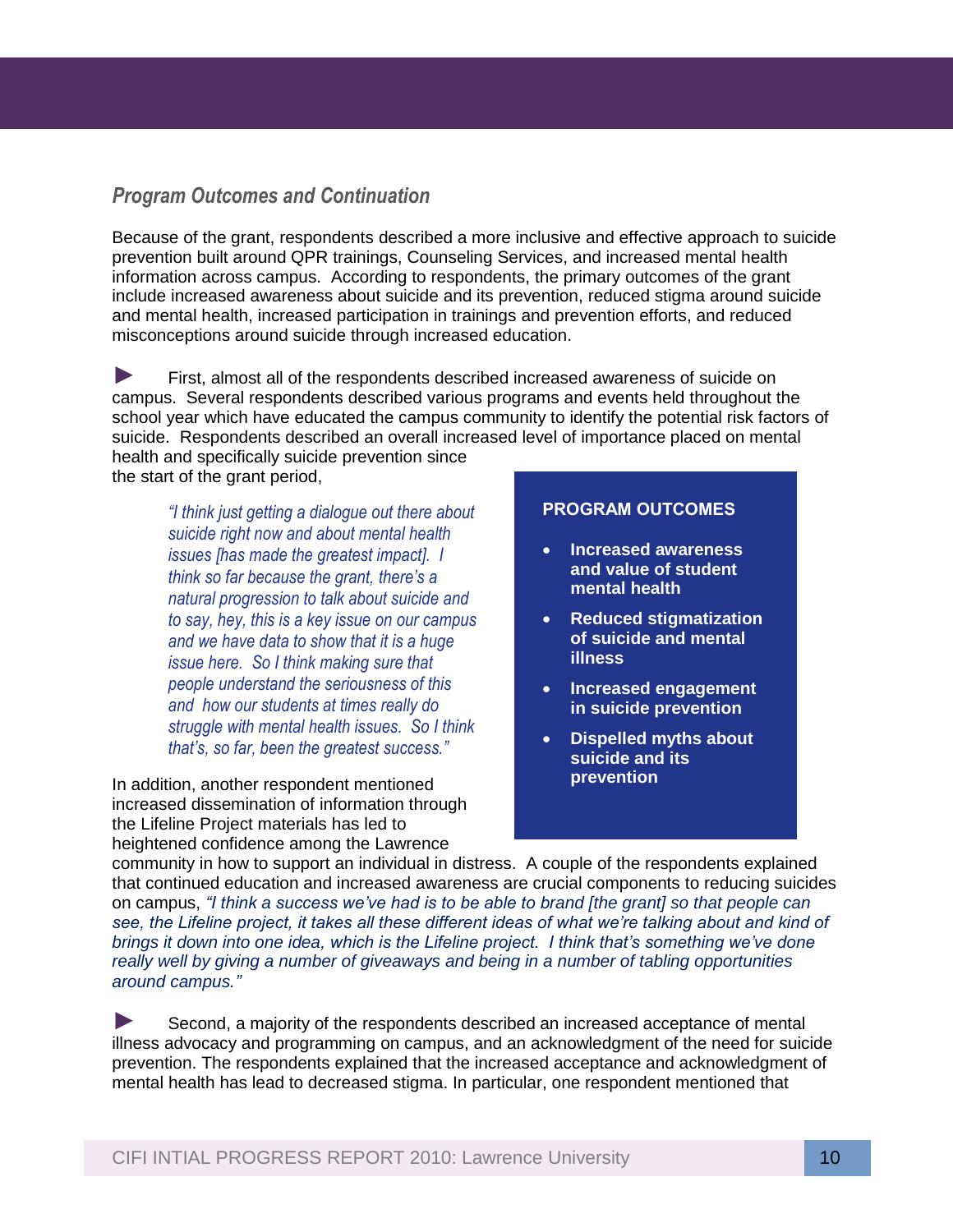reducing stigma is a top priority of the grant*, "…Overall, I think our intent continues to be to reduce the stigma about seeking counseling for mental health related issues. I would say if* 

*there's any lasting thing from all of this, that would be at the top of our list. The goal is to reduce stigma and to have enough resources out there in the sense that it normalizes the difficult times that we all go through..."* 

awareness has led to a reduction in stigma towards<br>mental health services and greater comfort when Several respondents explained that increased mental health services and greater comfort when discussing the topic. One respondent noted that one

**All respondents stated that the program has been**  *effective* **in increasing campus awareness and knowledge<sup>4</sup> .**

of the greatest impacts of suicide prevention efforts has been to ensure that all students feel connected to one another and to the campus community, *"being able to reach out and feel more connected and be able to address some of the mental health issues a little bit easier on campus has helped with reducing stigma."* 

► Third, respondents agreed that program activities have increased campus-wide capacity to respond to students in crisis*.* Several of the respondents described an increased interest in suicide prevention programs as well as increased participation in QPR trainings among faculty, staff, and students. A couple of the respondents described increased participation in QPR trainings among the campus community members, *"our Counseling services, faculty, staff and student organizations, like the Student Wellness Committee, are trying to implement not only more awareness about suicide but also training faculty, staff and student leaders on campus to know what to do in a situation if a student or peer is telling somebody that they are thinking about committing suicide."* The same respondent highlighted the significance of QPR trainings and the future goals of the grant, "…*in the future, we're going to reach out to multiple populations, as many students as we can get to, because we believe that it's important that everybody is aware of mental health issues and the mental health issues that are most prevalent on our campus and how to address them and work with somebody who is struggling with suicidal thoughts or intentions…"*

► Last, a couple of the respondents named the reduction of myths about suicide and mental health through increased education on campus. Several of the respondents reported that one of the primary goals of the Lifeline Project is to educate the campus community on the prevalence of suicide on college campuses through information booths, outreach materials, and events. One respondent cited that the greatest impact of the grant is, *"just to dispel the myths about suicide, the myths surrounding suicide."*

<sup>&</sup>lt;sup>4</sup> Respondents answered the following question, "Of the suicide prevention efforts that we've discussed, how effective or ineffective has the program been in increasing the campuses' knowledge and awareness?" (very effective, effective, ineffective, very ineffective)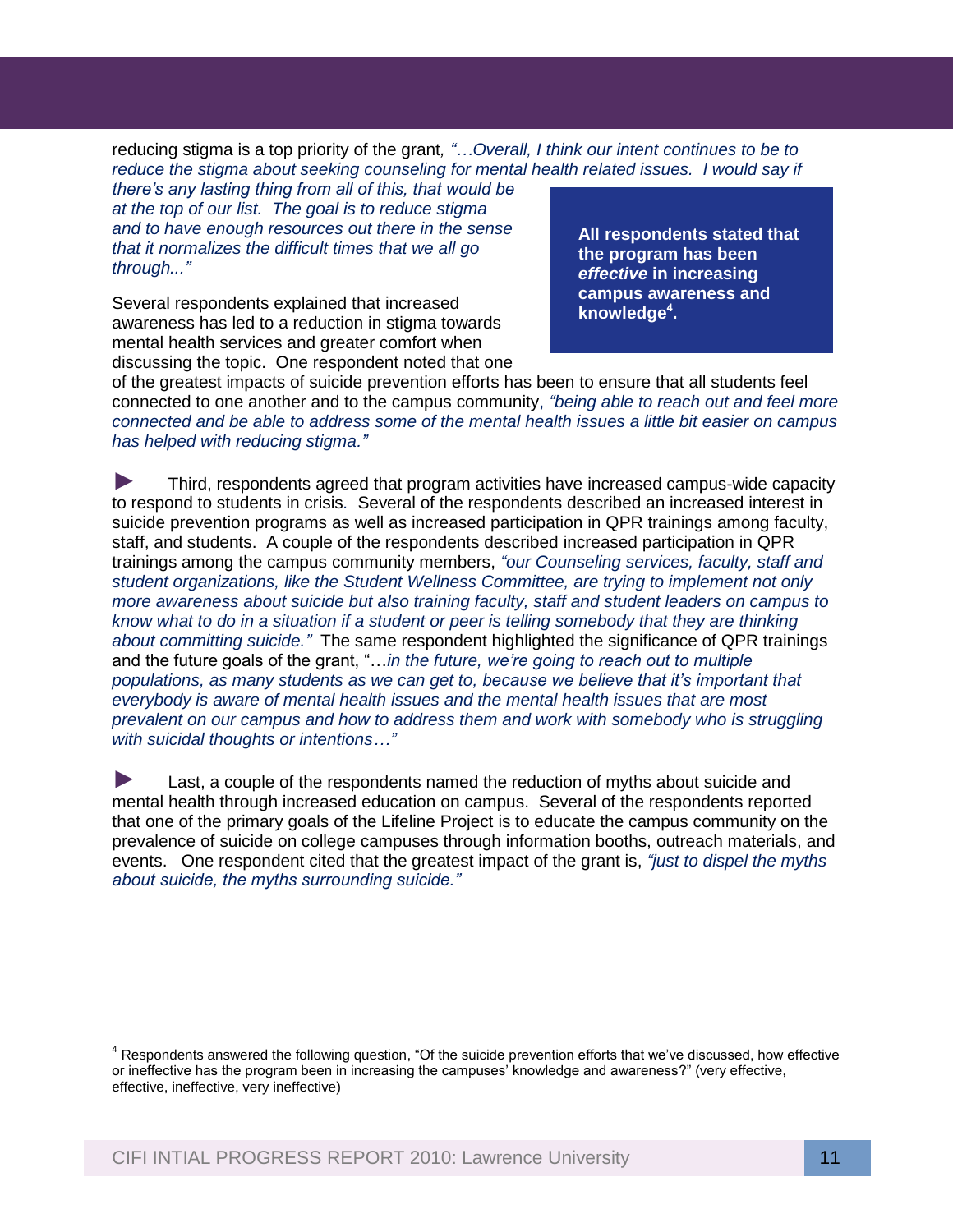effective stage because people know what we're doing and what the grant is all about. To be<br>verv effective we have to continue to get [the campus community] more information and get ► When respondents answered questions concerning the overall effectiveness of efforts in educating students, faculty, and staff on suicide prevention, all respondents provided a positive response. Most respondents referenced the QPR trainings as a key component in suicide prevention education. According to respondents, the increase in prevention programs, trainings, and outreach materials has increased awareness school-wide, *"…we're in the very effective we have to continue to get [the campus community] more information and get them more involved..."*

When asked to identify the most important parts of the program to continue, a couple of the respondents mentioned QPR trainings and continued wellness activities. Additionally, a couple of the respondents discussed the value of continued leadership within the suicide prevention program, *"I think that it comes directly down to people. We've got to have professionals who are both competent themselves and can also communicate to the faculty the types of things we're talking about. So I think it's just staff, it's personnel and having the experts in places where they can do the most good".*

In regards to continuation of the program after grant funding ends, most of the respondents mentioned the importance of student organizations, QPR trainings, and continued educational activities. Lastly, a couple of the respondents highlighted the need for additional support to ensure that every student, faculty, and staff member is educated and trained in suicide prevention tactics.

### *Barriers and Facilitators to Suicide Prevention*

Respondents overwhelming identified the Director of Counseling Services and Project Director, Kathleen Fuchs, as the primary facilitator for suicide prevention on campus. Additionally, respondents noted the Core Team, members of the Lifeline Project, and student organizations as key facilitators to suicide prevention.

► First, according to respondents, the leadership from Kathleen Fuchs is a key facilitator to the overall success of the suicide prevention program. Respondents also noted her pivotal role throughout the grant process, *"I have a great faith in the people who are running the grant, like Kathleen, the Director; she's very meticulous about a lot of things. She's got kind of the mind for managing a grant."*

► Second, several respondents mentioned the hard work put forth by the Core Team, members of the Lifeline Project, and student organizations as a major facilitator to the success of the suicide prevention program. Respondents described the passion students exemplify for helping one another and their desire to educate their peers on ways to stay mentally healthy. One respondent explained the effort put forth by the staff involved and entire campus community,

*"I think the commitment of all the people on the Core Team, without a doubt, to make sure we follow through with this and make sure that people get the message and understand what we're trying to do is*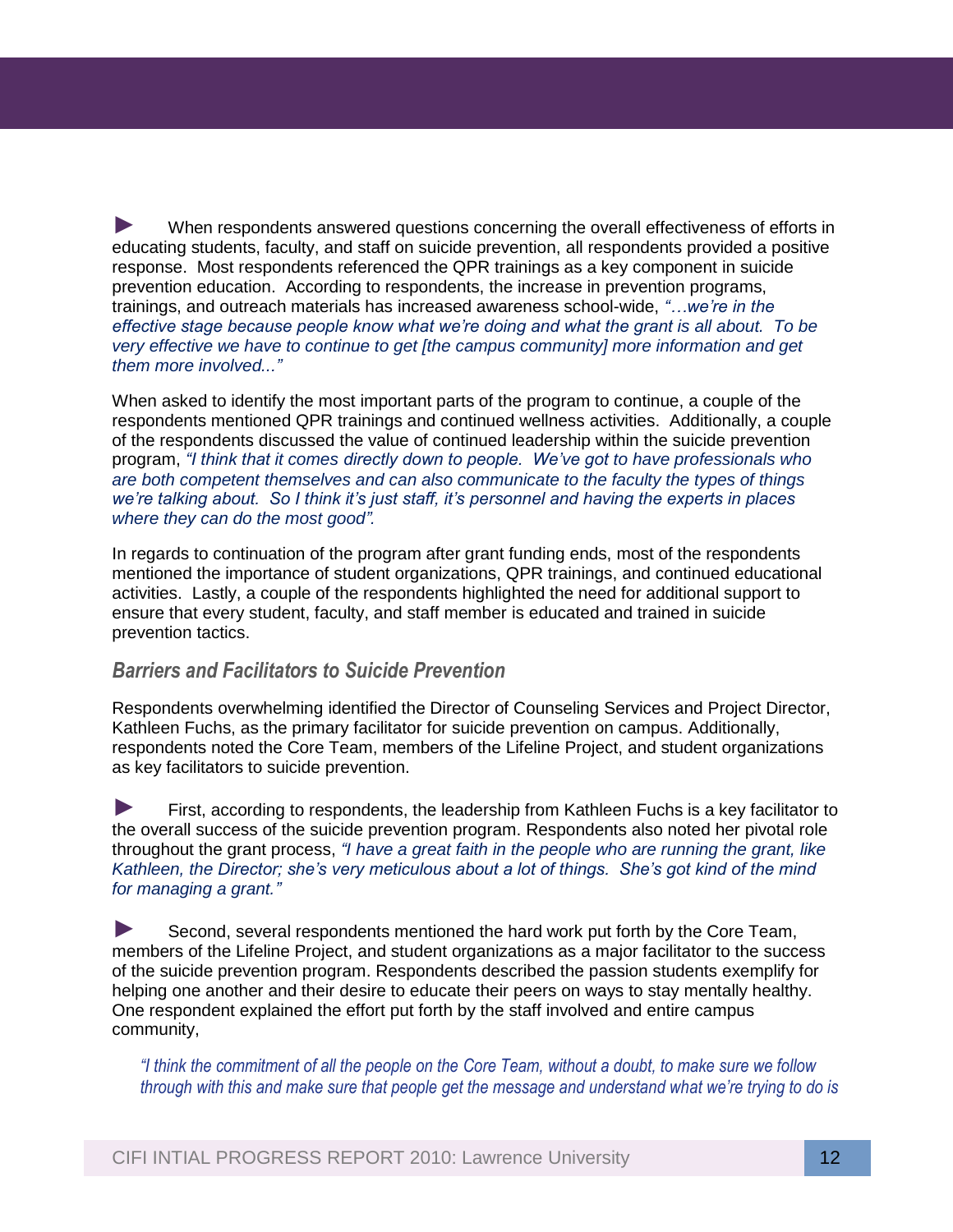*key. We have very dedicated people, and we are a strong residential college and we care, obviously, a great deal about our students."*

► Third, several of the respondents mentioned the support from the administration as a major facilitator for mental health education and suicide prevention awareness on campus. One respondent stated,

*a* <sup>*"The administration, I know, they're very concerned*  $\cdot$ </sup> *about this issue on campus. I know that they take this grant very seriously, they take this issue very seriously, they've been very clear to us during faculty meetings that this is here, that we're participating in this program, that we've received this grant, how important it is, how the faculty can help, I think the administration is very supportive and aware of this…"*

Additionally, one respondent described the excitement felt throughout the Lawrence campus community when they were awarded the grant, *"it was a real point of pride for the university and not* 

#### **PROGRAM FACILITATORS**

- **Dedication and leadership of Program Director**
- **Commitment of Core Team and groups associated with the Suicide Prevention Program**
- **Support from administration for mental health outreach**
- **Strong sense of campus community**

*just a pat on the back, but for the president and from the provost, and basically every one of the executives of the university; it was acknowledged and promoted and celebrated."*

► Last, all of the respondents described characteristics of the campus community and the community-wide effort to educate its members on the importance of mental health. Several of the respondents highlighted the visibility of the Counseling Services staff on campus. Additionally, a couple of the respondents talked about the benefit of the small size of the Lawrence campus, *"I think, for the most part, just being a real tight campus, a residential campus; I think people care a great deal about what the next person is doing or feeling. It's a real caring community, in that sense. And I think that's a real positive, here."* Another respondent went on to say, "*it's the fact that we do have a strong sense of community here. The faculty are committed, the students are here because they want attention, they don't want to just be a number in a big lecture hall. And I think the biggest thing we have going for us is the sense that there's a real sincere desire to be a part of that, and not just sit back and let someone else's department or someone else do the job."* 

When asked about barriers to suicide prevention on campus, respondents noted a variety of barriers including, stigma, an intense academic schedule, and the need for additional program staff to support the grant*.*

► First, several respondents described stigma as a barrier to suicide prevention on campus. A couple of the respondents reported that the topic of suicide is often *"pushed aside"* because it is thought of as taboo and uncomfortable to discuss. One respondent reported that the reluctance to talk about suicide and mental health is one the great barriers to suicide prevention efforts,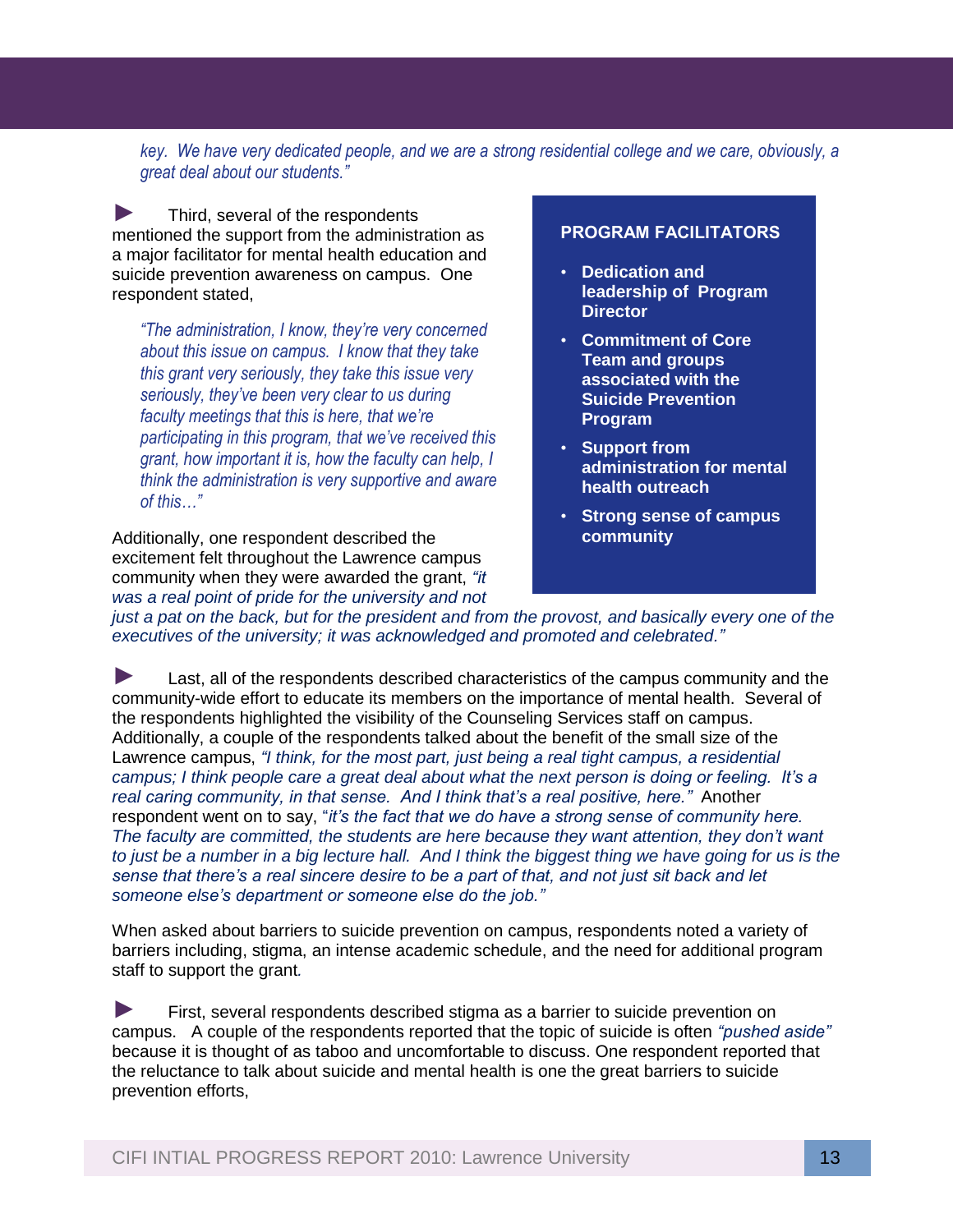*"I think one of the biggest barriers is this stigmatized idea that mental health can't really be talked about on our campus. I think - not only on our campus, but I think anywhere, I think lots of students really feel like they openly don't want people to know that they're struggling with depression or anxiety or other things like that because it's not something you want somebody to know about you. And so I think our campus does really struggle with that but I think it could get better."*

Lawrence´s trimester system creates an intense school environment and sometimes prevents<br>students from seeking mental health services. One respondent recounted, *"one of the barriers* ► Second, a couple of the respondents identified the intense academic schedule as a barrier to suicide prevention. Specifically, a couple of the respondents explained that Lawrence's trimester system creates an intense school environment and sometimes prevents *to access is the trimester system. I think it's a very intensive environment. The students have three ten week sessions and a lot of times, there's not a lot of other time to do anything other than academics. So sometimes, they can't come in [to Counseling Services] because they're too busy or they can't make a follow-up appointment for a while because [Counseling Services] won't have another opening for a bit."* Another respondent summarized that the *"fast paced"* life style of Lawrence University does not allow for a significant amount of time to be spent discussing mental health issues, *"And here on campus everyone lives a pretty fast life, and it's all about academics and it's all about getting things done, and it's all about getting to the end of the term. I just think our sometimes crazy lifestyle that we have here is a barrier for people to stop and say, what did that student just say or gosh, I might need to do something more about that and not feel that you're too busy that you can't follow-up with somebody."* 

Furthermore, one respondent explained that in addition to the heightened stress levels at Lawrence, many students have unique needs, "*we get more than our fair share of kids that are sort of awkward or just kind of keep to themselves, and in some ways, it's a very nurturing environment, and that's a good thing. But there's enough young people here who aren't looking to reach out or to be reached out to, I suppose. I think that's a big barrier. I think we have to tailor our program to our specific student body."*

► Last, several of the respondents noted the need for additional suicide prevention program staff to support the efforts and activities of the grant. Respondents referred to numerous demands on program staff and the need for additional staff to better distribute responsibilities. One respondent explained that *"the person [who helps with the administration of the grant] is becoming more and more overwhelmed with the amount of requests to gather more and more data. Both the amount that we're spending on the person to keep her employed and keeping up to date with a lot of stuff and still being able to be effective in keeping the numbers and doing something with them is hard for us."* 

Table 2 describes respondent recommendations to overcome barriers to suicide prevention on campus.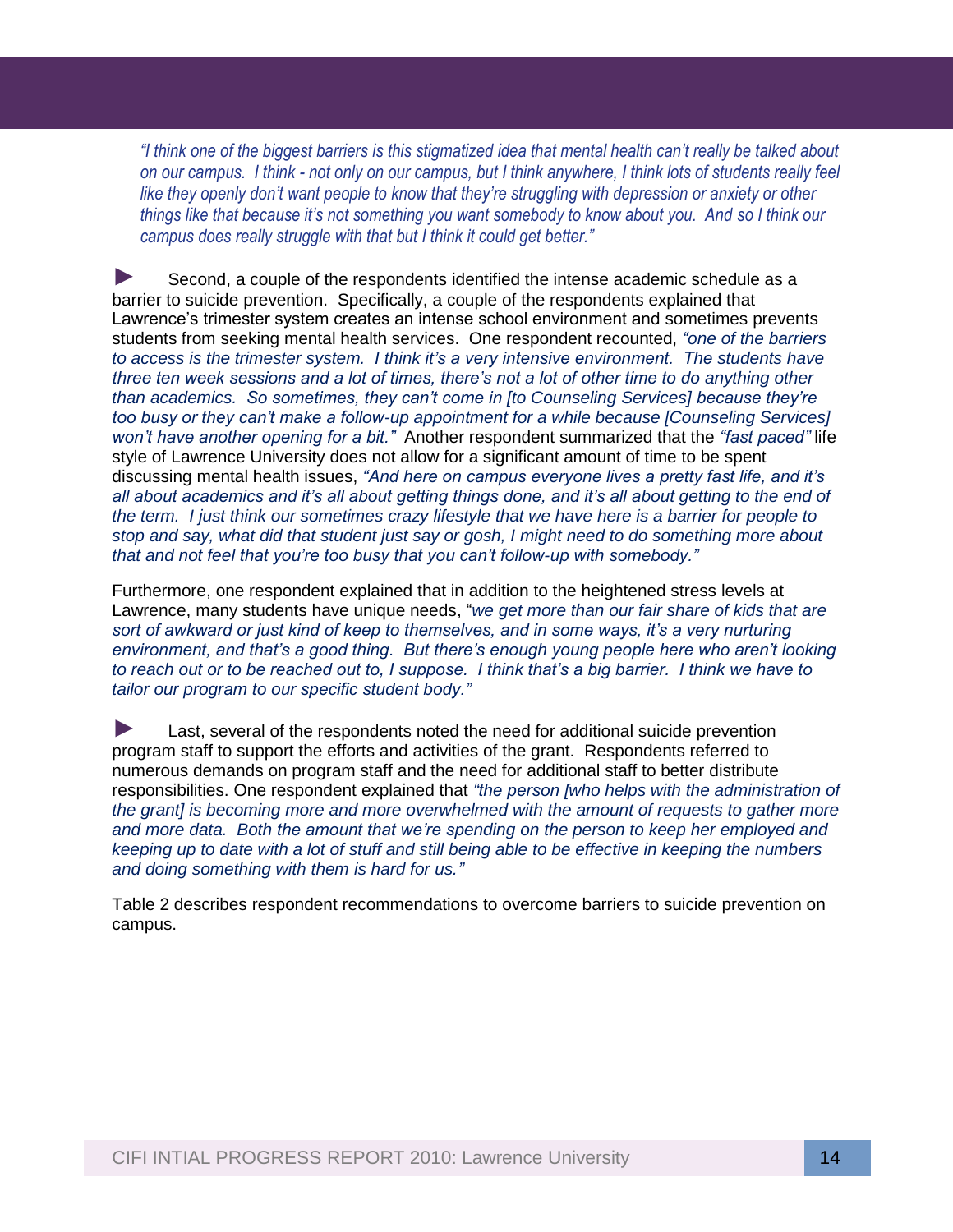#### **TABLE 2: RESPONDENT RECOMMENDATIONS TO OVERCOME BARRIERS TO SUICIDE PREVENTION ON CAMPUS**

| <b>BARRIER</b>                                            | <b>RESPONDENT RECOMMENDATIONS</b>                                                                                                                                                                                                                                                                                                                                                                                                                                                                                                                                                                                                                                                                                                                                                                                                                                                           |
|-----------------------------------------------------------|---------------------------------------------------------------------------------------------------------------------------------------------------------------------------------------------------------------------------------------------------------------------------------------------------------------------------------------------------------------------------------------------------------------------------------------------------------------------------------------------------------------------------------------------------------------------------------------------------------------------------------------------------------------------------------------------------------------------------------------------------------------------------------------------------------------------------------------------------------------------------------------------|
| <b>Stigma Towards Suicide on</b><br><b>Campus</b>         | Continue to openly discuss suicide and signs of distress on campus-<br>$\bullet$<br>including programming, outreach events, and materials<br>Expand the Lifeline Project to continually educate students and<br>$\bullet$<br>share the importance of mental health and how to seek help if<br>needed through all forms of communication available<br>Increase educational programs that differentiate fact from fiction with<br>$\bullet$<br>regards to suicide and its prevention to combat stigma and dispel<br>myths<br>Continue training faculty and staff on the signs of suicide<br>$\bullet$<br>Continue programming events and information booths to educate the<br>$\bullet$<br>campus community<br>Include contact information for suicide related resources on all<br>educational materials<br>Utilize peer educators or suicide survivors to promote mental health<br>awareness |
| <b>Rigorous Academic Schedule</b>                         | Increase student group involvement to ensure they are reaching<br>$\bullet$<br>students who may be more difficult to reach<br>Encourage faculty members to educate students on how to contact<br>$\bullet$<br><b>Counseling Services</b><br>Continue to encourage dialogue pertaining to mental health and<br>$\bullet$<br>suicide prevention between students and their faculty advisors<br>Continue to train faculty and staff on the warning signs of suicide<br>$\bullet$<br>Acknowledge the rigorous academic schedule and tailor the Lifeline<br>$\bullet$<br>Project to best meet the needs of the student body                                                                                                                                                                                                                                                                      |
| <b>Limited Suicide Prevention</b><br><b>Program Staff</b> | Hire additional staff to support the Lifeline Project<br>$\bullet$<br>Encourage the Core Team to be more visible on campus<br>Create small groups of faculty that can support the Core Team and<br>$\bullet$<br>enhance suicide prevention efforts on campus<br>Utilize student employees to assist with administrative tasks<br>$\bullet$                                                                                                                                                                                                                                                                                                                                                                                                                                                                                                                                                  |